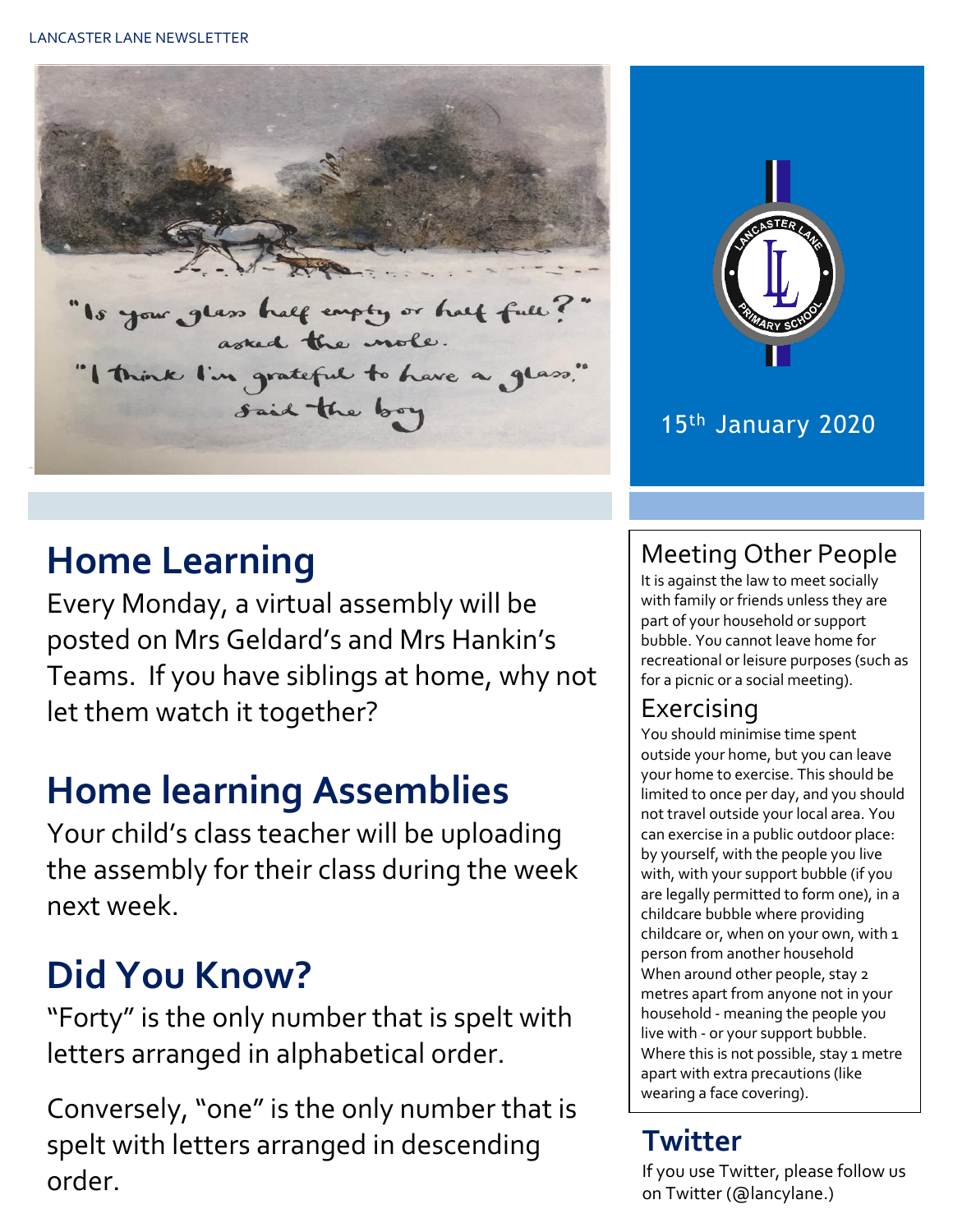# **School Laptops / Internet Access**

As yet, the seven laptops Lancaster lane has been allocated haven't been able to be ordered. We will keep trying! If you are struggling with broadband access please let me know by emailing head@lancasterlane.lancs.sch.uk and I will look into the DfE help pages for this.

# **School Website**

There are some links under each section of the Home Learning pages to help you extend your child's learning.

## **And finally ….** *It's ok not to be ok.*

We are here for you in school if you need anything. Please phone us even if it is just for a friendly chat.